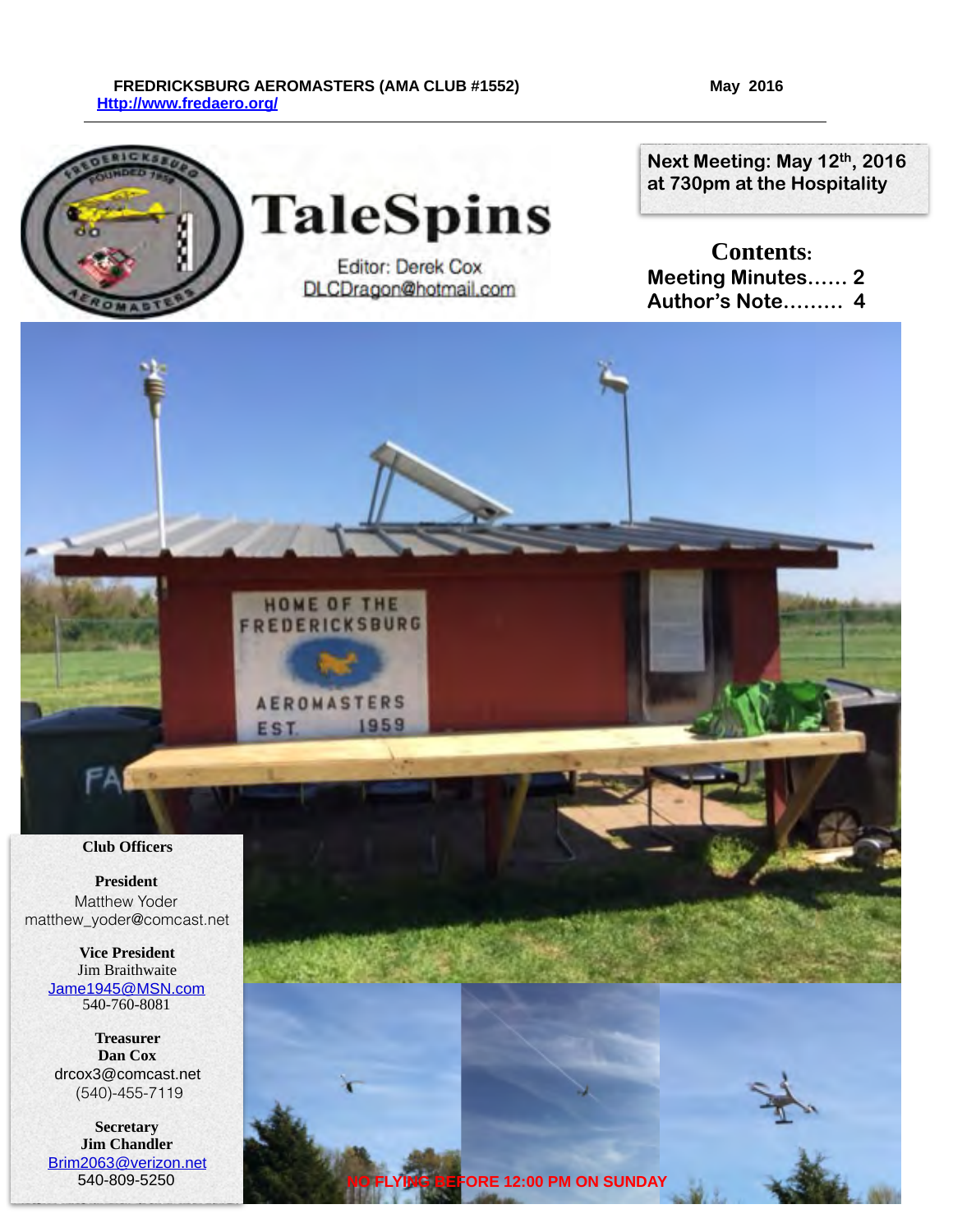# *NOTE: No meeting minutes available for April below is a reprint of the March meeting minutes.*

# *Fredericksburg Aeromasters Meeting Minutes*

# **March 10, 2016**

**Call to Order:** Dan Hayworth- Welcomed members, called to order at 7:30 p.m. with 14 present, one guest…. Dave Kimmel.

**Secretary Report:** Minutes of February meeting were approved and motion to accept by Dan H, and seconded by Dan Cox.

**Treasurers Report**: Read by Dan Cox and was reported as of 3/10/16.

- Checking account balance \$1334.86
- Savings account balance \$ 563.22
- Total \$ 1898.08
- Paid members: Current clubs membership 31. Hank Mausolf made the motion to accept the report, seconded by Dan Cox.

### **Committee Reports:**

**Safety** - Jim Braithwaite – All is well.

**Field** - Bruce Simpson –Will start mowing / preparing the mower.

**Training -** Jim Chandler – OK

**Newsletter** – Derek Cox - Fine

**Website** - Brian Mausolf – OK

### **Old Business:**

1. Shelter project on hold, however will continue to use portable shade pop-ups, and will add a table on the back of the current shelter. Prior approval of \$150.00 on the project.

2. Larry Lycett provided an estimate on a walk behind brush cutter rental (Bush Master). They are equal to a small bush hog and are effective in removing small brush like we have. Rental is \$85.00 per day. He believes a good bit of what field needs addressed and could be done in one or two days. Machine is self propelled but can be physically hard on body. If we have 3 or 4 people to spread out work it would be best. Membership will schedule a work day.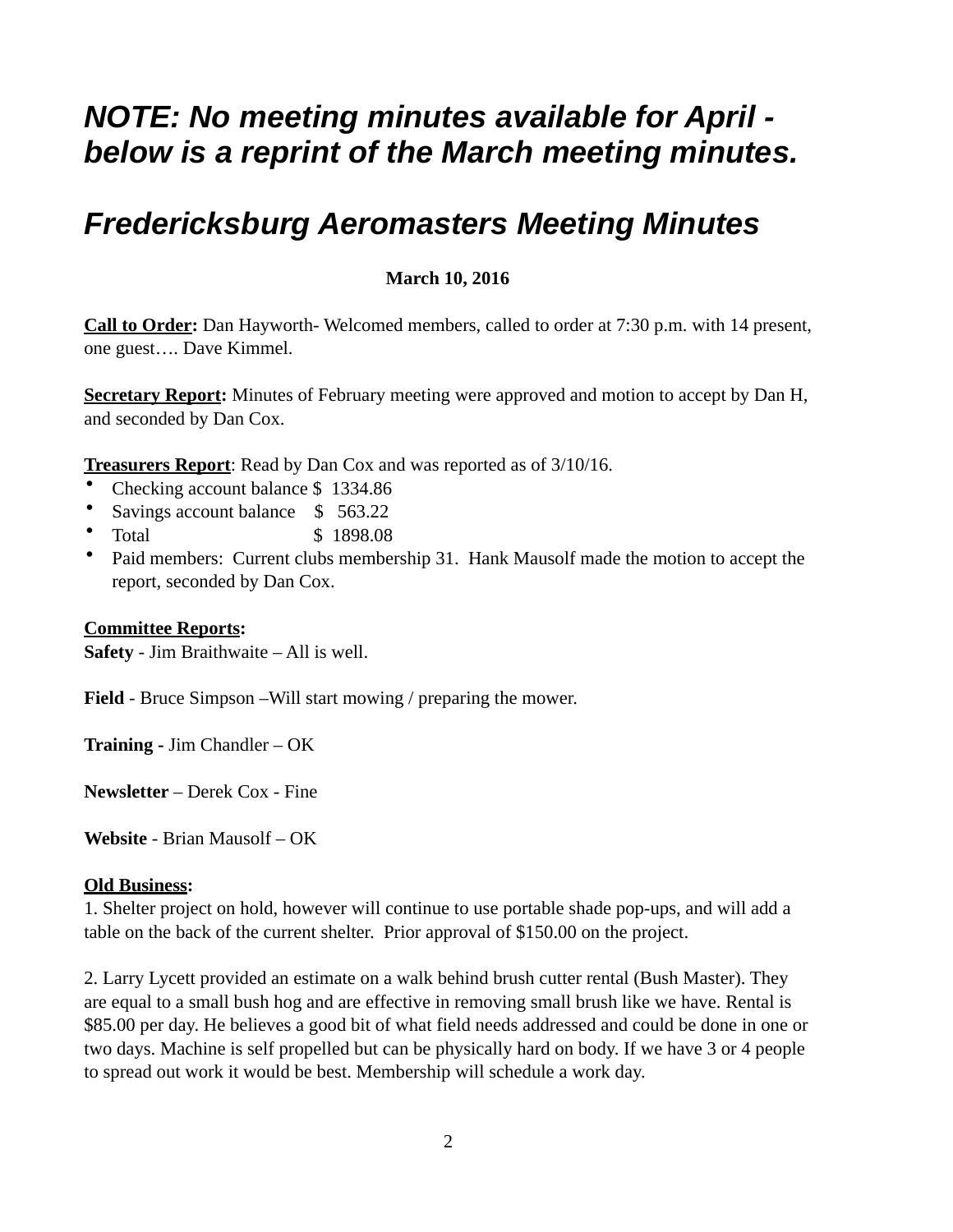3. Bruce Simpson - Field work day for shed repairs, and field high grass/brush mowing. Prior approval for shed repairs (\$100), brush cutter (\$200), and back table (\$150). Bruce made the motion to schedule the work day on April 16<sup>th</sup> (rain date April 23) Jimmy seconded, and all in favor. In addition of the above funds Bruce / Jimmy made a motion to add fertilizer & lime (\$400), hotdogs  $\&$  buns (\$50) to the work day on the  $16<sup>th</sup>...$  all in favor.

Project managers are:

- Bruce: Shed repair / hotdogs.
- Jimmy: Table on the back of the current shelter / fertilizer and lime.
- Larry Lycett: Procure brush cutter.
- 4. Larry made motion to send \$50 check to the Moss Free Clinic, Dan Cox seconded, all in favor. Complete, mailed today.
- 5. Rep. Bill Shuster, who chairs the House Transportation and Infrastructure Committee, introduced a [new draft](http://cl.exct.net/?qs=83fd2ba37621bcd2f4adefe59af86560a0538ed4c877b21e903cb4626602f0b8) of the FAA reauthorization bill, titled the "Aviation Innovation, Reform, and Reauthorization (AIRR) Act." This bill is critical to preserving our voluntary, community-based approach to the model aviation community across the country. Update – still in review.
- 6. Dan Hayworth opened up discussions in reference to membership and initiation fees. There was much input but no motions were made. We'll leave this item open for further discussions.
- 7. The AOPA "Camping in VA Airports" is hosting a three day event (June 3-5, 2016) at Shannon Airport. We have been invited to come out and participate with our static display and possible a small flying segment in the late afternoon. We may also support their Warrington and Newport News Airport events. Based on limited space a decision was made to support this event with static display… no flying.
- 8. Shannon Airport, Hot Cake Breakfast. Five members met on March 5<sup>th</sup> at 10:00 a.m. and enjoyed the breakfast. We had a chance to meet the AOPA members putting together the June "Camping in VA Airports." This was a great morning and I recommend we do this a few time a year. We will try this again in April.

## **New Business:**

- 1. Karl Hodgson donated an airplane to the club…. Sold at the field for \$100.00. Thanks Karl!
- 2. St Elmo's fun fly will be held May  $7<sup>th</sup>$  rain date the  $14<sup>th</sup>$ . Event setup around 9:00 a.m.
	- Program; Matt
	- Dan; Hotdogs etc.